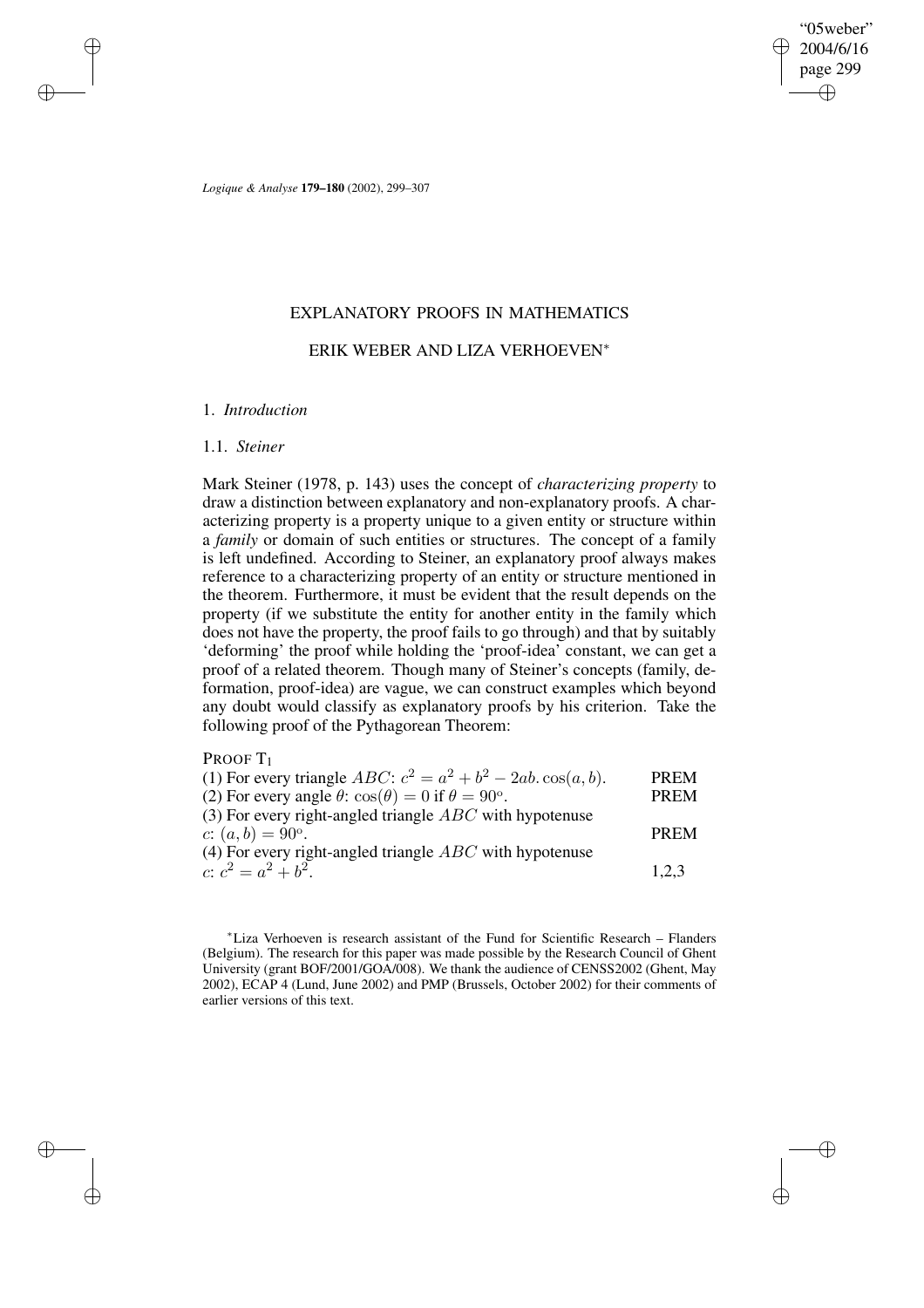✐

✐

#### 300 ERIK WEBER AND LIZA VERHOEVEN

This proof makes reference to characterizing properties of right-angled triangles with hypotenuse c, namely that  $(a, b) = 90^\circ$ . It is evident that the proof fails to go through if another kind of triangle is considered, since (3) is false for all other types of triangles. Furthermore, we can easily imagine similar proofs of related theorems. E.g., obtuse triangles contain exactly one angle  $\theta > 90^\circ$ . Because  $\cos(\theta) < 0$  if  $90^\circ < \theta < 180^\circ$ , we can derive that for all obtuse triangles,  $c^2 > a^2 + b^2$ .

## 1.2. *Resnik & Kushner*

According to Michael Resnik and David Kushner (1987, p. 153–154), there is no objective distinction between explanatory and non-explanatory proofs. Every proof allows us to answer at least one why-question (the question why the proven theorem is true). However, some proofs contain more information: they allow us to answer more why-questions; the more why-questions a proof can help to answer, the more explanatory it is. A why-question that is often asked is: why is this theorem true for this class of objects, but not for other classes of objects in the same larger family of objects? They agree that Steiner's proofs that use a characterizing property are ideally suited to presenting the information for answering this kind of why-questions. However, Resnik and Kushner say, there may be other why-questions, for which explanatory proofs in Steiner's sense are not well suited, because they provide the wrong kind of additional information.

#### 1.3. *Aim of this paper*

We agree with Resnik & Kushner that Steiner's account is too narrow, because it is confined to questions of the form:

(C) Why do mathematical objects of class X have property Q, while those of class Y have property  $Q'$ ?

However, we think that even within this restricted domain, Steiner's theory must be corrected and completed. This brings us to the first two aims of this article:

(1) Steiner assumes that proofs that satisfy his criterion are explanatory in their own virtue: by giving the proof, we automatically answer a question of type (C). In Section 2 we show that this assumption is wrong: proofs can become parts of answers, but they don't answer the question in their own right.

(2) Why is it important to answer questions of type (C)? What's the benefit? Steiner does not consider these questions. In Section 3 we try to complete his theory by answering these questions.

✐

✐

✐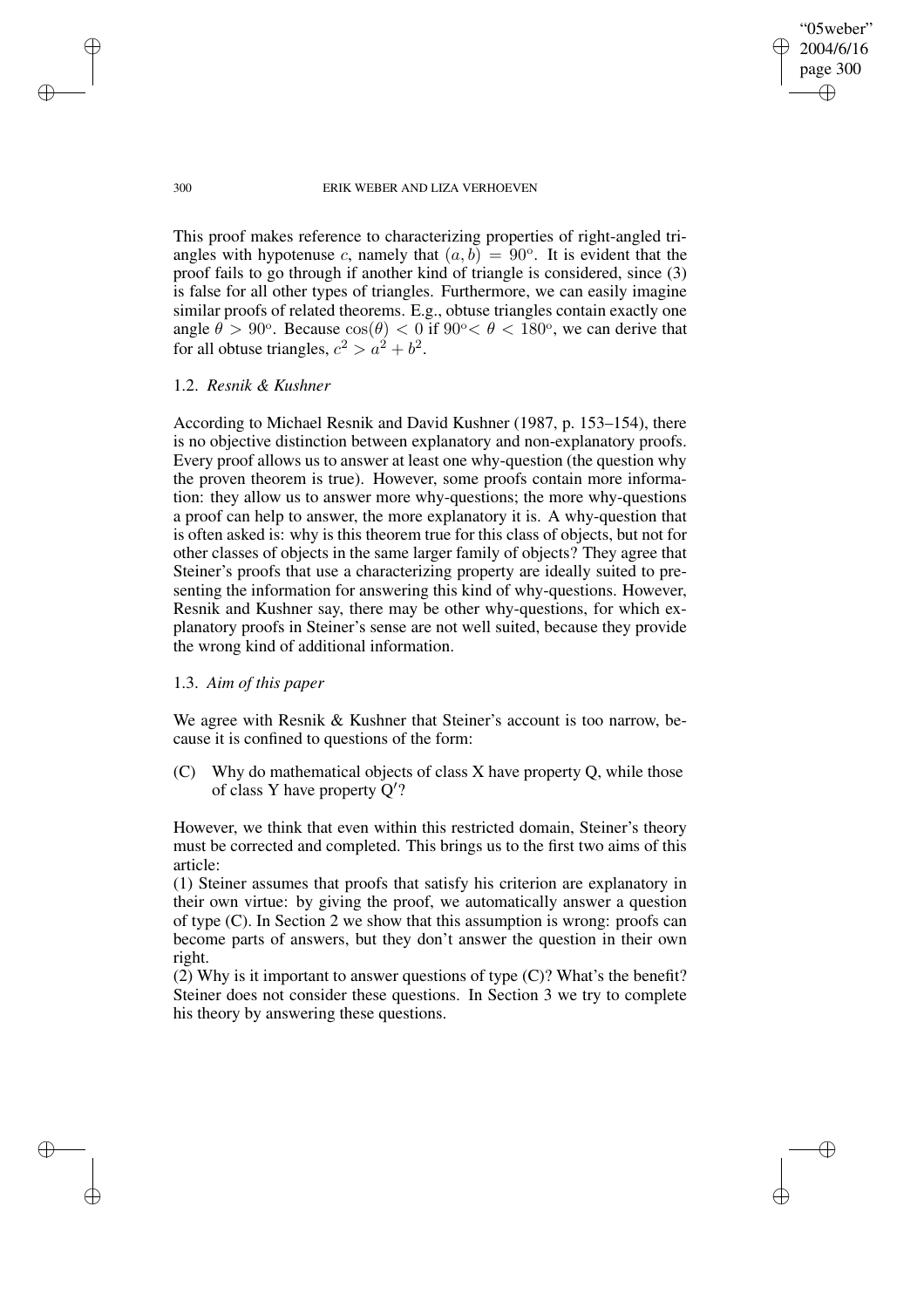The "refined Steiner theory" that results from Sections 2 and 3 still faces the problem pointed out by Resnik & Kushner: not all explanatory questions have form (C). In Section 4 we will take a first step in developing a more complete theory by discussing questions of the form:

(P) Why do mathematical objects of class X have property Q, but not property  $Q$ ?

In this question it is assumed that  $Q'$  implies Q. Note that in questions of type  $(C)$  we only assume that there is some connection between  $Q$  and  $Q'$ : no specific relation is required.

In Section 5 we will sketch some general characteristics of the theory proposed in 2–4, while in Section 6 we give an overview of the research that remains to be done.

2. *How are contrasts between classes to be explained?*

## 2.1. *A criterion*

✐

✐

✐

✐

Questions of the form (C) can be answered by means of a couple of two proofs:

The couple  $(P_1, P_2)$  explains why mathematical objects of class X have property Q, while those of class Y have property  $Q'$  if and only if (1)  $P_1$  is a proof for the theorem that mathematical objects of class X have property Q;

(2)  $P_2$  is a proof for the theorem that mathematical objects of class Y have property  $Q'$ ;

(3)  $P_1$  and  $P_2$  use the same axioms and theorems as premises;

(4)  $P_1$  and  $P_2$  have the same logical rules;

(5)  $P_1$  uses a defining property of X, but not of Y, as premise; and

(6)  $P_2$  uses a defining property of Y, but not of Y, as premise.

According to this criterion proofs have explanatory power only if we put them together in the right kind of couples. Furthermore, there is no objective distinction between explanatory and non-explanatory proofs, only between explanatory and non-explanatory couples of proofs. The reason is that conditions (3) and (4) refer to relations between proofs, not to properties of individual proofs.

"05weber" 2004/6/16 page 301

✐

✐

✐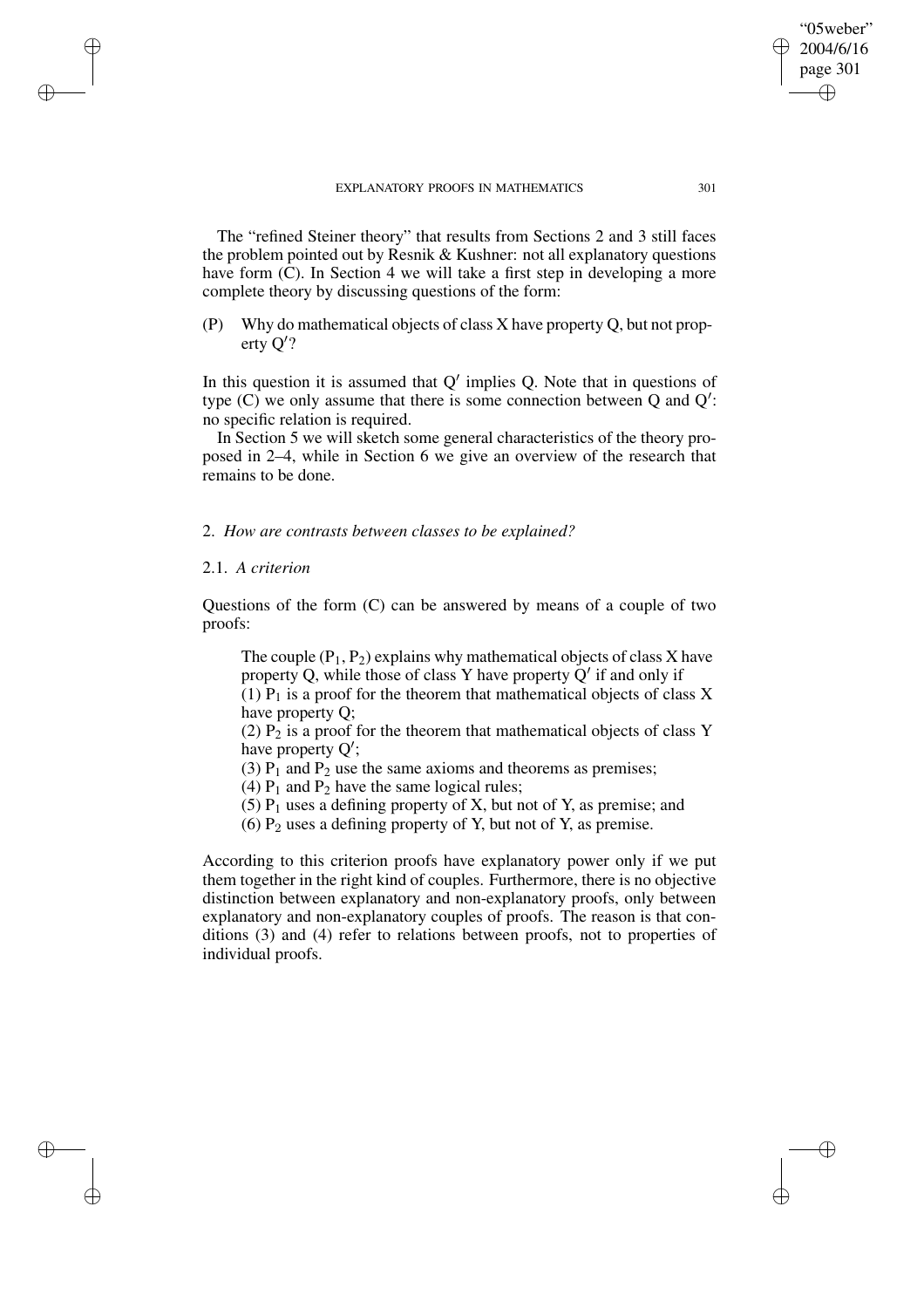# 2004/6/16 page 302 ✐

✐

✐

"05weber"

✐

#### 302 ERIK WEBER AND LIZA VERHOEVEN

## 2.2. *Examples*

The proof  $T_1$  can be 'deformed' in Steiner's way to proofs of related theorems. An example of such a 'deformed' proof is the following.

PROOF T<sub>2</sub>

| (1) For every triangle <i>ABC</i> : $c^2 = a^2 + b^2 - 2ab \cdot cos(a, b)$ .                   | <b>PREM</b> |
|-------------------------------------------------------------------------------------------------|-------------|
| (2) For every angle $\theta$ : $-1 < \cos(\theta) < 0$ if $90^{\circ} < \theta < 180^{\circ}$ . | <b>PREM</b> |
| (3) For every obtuse-angled triangle $ABC$ with obtuse angle                                    |             |
| in C: $90^{\circ} < (a, b) < 180^{\circ}$ .                                                     | <b>PREM</b> |
| (4) For every obtuse-angled triangle $ABC$ with obtuse angle                                    |             |
| in C: $c^2 > a^2 + b^2$ .                                                                       | 1.2.3       |

This proof makes reference to the characterizing property of obtuse-angled triangles with obtuse angle in C, namely that  $\widetilde{90^{\circ}} < (a, b) < 180^{\circ}$ . It can also be 'deformed' back to proof  $T_1$ . The couple  $(T_1, T_2)$  obviously is an explanatory couple of proofs according to our criterion. It answers a question of the form (C): why does it hold for right-angled triangles  $ABC$  with hypotenuse c that  $c^2 = a^2 + b^2$ , while for obtuse-angled triangles ABC with obtuse angle in C it holds that  $c^2 > a^2 + b^2$ ? It is also clear that both proofs are individually explanatory according to Steiner's criterion, though their explanatory power depends on the possibility of 'deforming' the proofs, or in practice on the existence of 'deformed' proofs.

The same theorems can also be proven by the following proofs.

#### PROOF T<sub>3</sub>

(1) For every *n*-tuple similar figures with corresponding sides  $a_1, \ldots, a_n$ , there is a factor  $k \neq 0$  for which the areas of the figures can be represented as  $k.a_1^2, \ldots, k.a_n^2$ . PREM (2) For every triangle, the sum of its angles amounts to  $180^\circ$ . . PREM (3) For every right-angled triangle  $ABC$  with hypotenuse c:  $(a, b) = 90^{\circ}$ . . PREM (4) For every right-angled triangle ABC with hypotenuse  $c$ : one can construct two similar triangles on the sides  $a$  and b that cover together an area that equals the original triangle. 2,3 (5) For every right-angled triangle  $ABC$  with hypotenuse  $c$ , there is a factor  $k \neq 0$  such that  $k.a^2 + k.b^2 = \overline{k.c^2}$ . . 1,4 (6) For every right-angled triangle  $ABC$  with hypotenuse  $c$ :  $a^2 + b^2 = c^2$ . 5

✐

✐

✐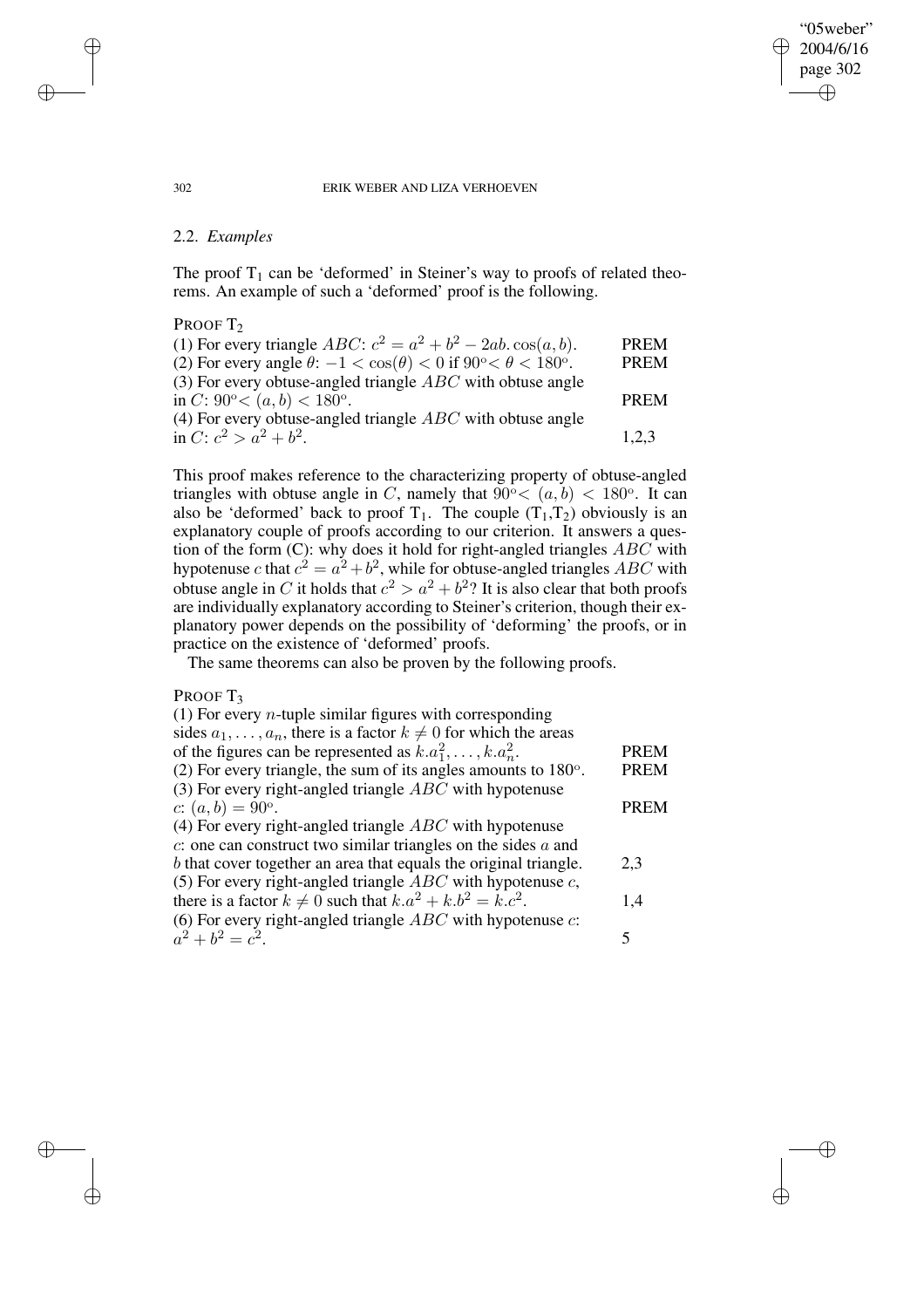| PROOF T <sub>4</sub> |  |
|----------------------|--|
|                      |  |

✐

✐

✐

✐

| (1) For every <i>n</i> -tuple similar figures with corresponding            |             |
|-----------------------------------------------------------------------------|-------------|
| sides $a_1, \ldots, a_n$ , there is a factor $k \neq 0$ for which the areas |             |
| of the figures can be represented as $k.a_1^2, \ldots, k.a_n^2$ .           | <b>PREM</b> |
| (2) For every triangle, the sum of its angles amounts to $180^{\circ}$ .    | <b>PREM</b> |
| (3) For every obtuse-angled triangle $ABC$ with obtuse angle                |             |
| in C: $90^{\circ} < (a, b) < 180^{\circ}$ .                                 | <b>PREM</b> |
| (4) For every obtuse-angled triangle $ABC$ with obtuse angle                |             |
| in $C$ : one can construct two similar triangles on the sides $a$           |             |
| and $b$ that cover together an area that is smaller than the                |             |
| original triangle.                                                          | 2,3         |
| (5) For every obtuse-angled triangle $ABC$ with obtuse angle                |             |
| in C, there is a factor $k \neq 0$ such that $k.a^2 + k.b^2 < k.c^2$ .      | 1,4         |
| (6) For every obtuse-angled triangle $ABC$ with obtuse angle                |             |
| in C: $a^2 + b^2 < c^2$ .                                                   | 5           |
|                                                                             |             |

The defining properties used here are the same as in  $T_1$  and  $T_2$ . For the couple  $(T_3,T_4)$  the same observations can be made. What we claimed is that a proof cannot be explanatory in its own virtue. The reader can only accept a proof as explanatory in Steiner's sense after he has 'deformed' it into a proof of a related theorem, i.e., from the moment he has in mind one other proof that together with the original proof forms a couple that meets our criterion. It is obvious that the couples  $(T_1, T_4)$  and  $(T_2, T_3)$  do not satisfy our criterion, neither are they 'deformable' into each other; the theorems are related, but their proofs are not.

## 3. *Unification*

One of the generally accepted aims of explanation in the natural and social sciences is *unification*. Unifying events consists in showing that two or more different events are instances of the same (set of) law(s) of nature. As an example, assume that we have observed the following:

Pendulum  $\alpha$  has a period in the interval [1.99 $\alpha$ , 2.02 $\alpha$ ]. Pendulum b has a period in the interval [2.44s, 2.47s].

These events can be unified by deriving them from the pendulum law. The first derivation is:

(1) For all pendulums  $P = 2\pi \sqrt{L/g}$ . (2) a has a length in the interval  $[0.99m, 1.01m]$ .

"05weber" 2004/6/16 page 303

✐

✐

✐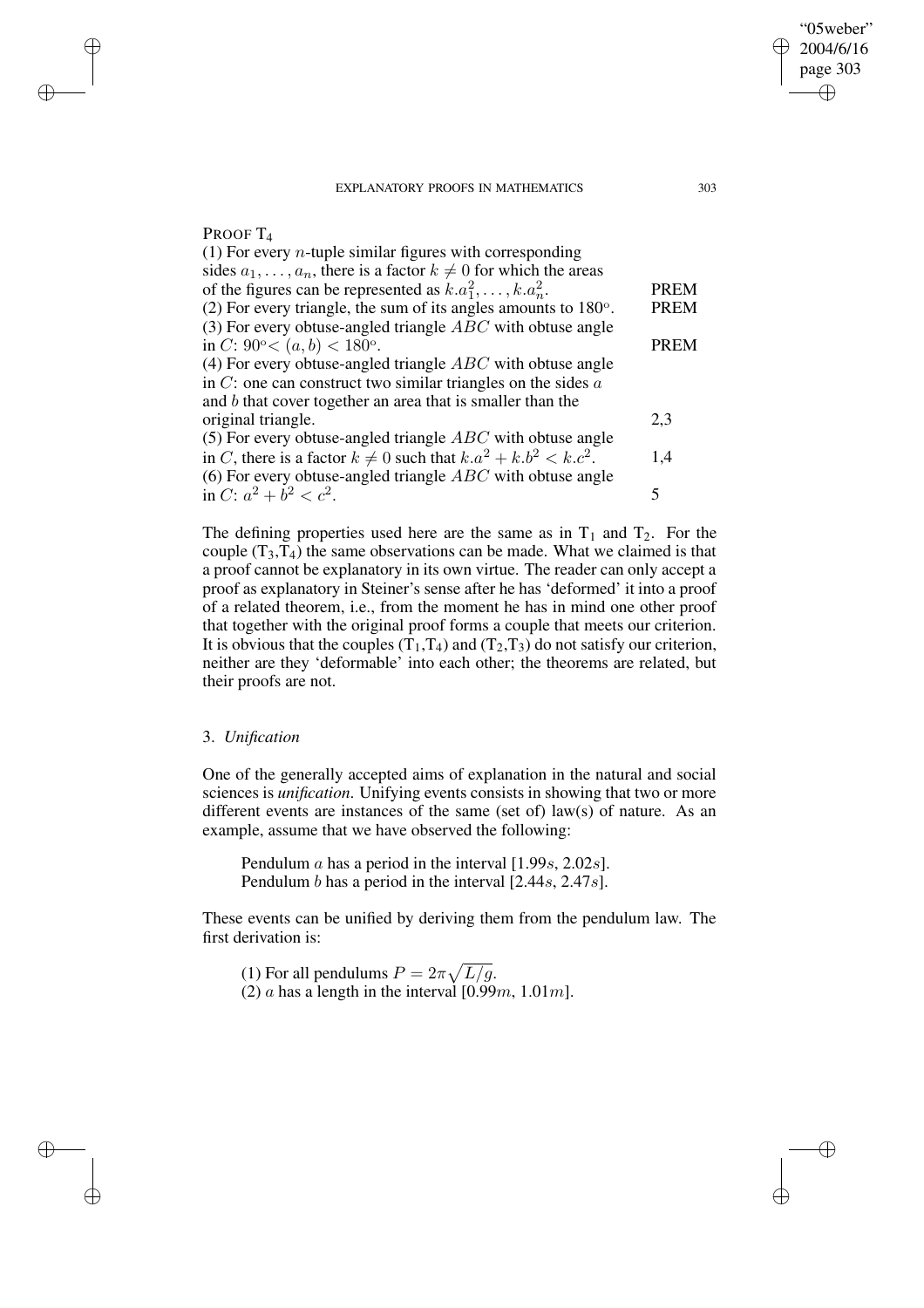✐

✐

#### 304 ERIK WEBER AND LIZA VERHOEVEN

(3) All pendulums that have a length in the interval  $[0.99m, 1.01m]$ , have a period in the interval [1.99s, 2.02s]. (4) Pendulum  $a$  has a period in the interval  $[1.99s, 2.02s]$ .

(1) and (2) are premises. (3) is derived from (1), the explanandum (4) is derived from (2) and (3). The second derivation is:

(1) For all pendulums:  $P = 2\pi \sqrt{L/g}$ . (2) b has a length in the interval [1.49m, 1.51m].  $(3')$  All pendulums that have a length in the interval [1.49*m*, 1.51*m*], have a period in the interval [2.44s, 2.47s].  $(4')$  Pendulum b has a period in the interval [2.44s, 2.47s].

Note that the two derivations have the same structure, use the same law and differ only in the "characterizing property" of each pendulum: its length.

A detailed analysis of unification in the empirical sciences, including a criticism of Philip Kitcher's influential views on unification (cf. his 1981 and 1989), can be found in Weber (1999). However, even without further analysis it is clear that answers to questions of type (C) that satisfy our criterion of adequacy, unify mathematical facts (in casu: theorems) in a similar way as the couple of physical explanations unifies the two physical facts. So answering questions of type (C) has at least one benefit: unification. Unification can be considered an intrinsic value, but also has practical and pedagogical advantages (applying and teaching a unified system is easier than applying and teaching a non-unified one).

#### 4. *Contrasts between properties*

#### 4.1. *Proofs and 'disproofs'*

Now that we have refined Steiner's theory we will take a step towards completing it. We discuss questions of the following form:

(P) Why do mathematical objects of class X have property Q, but not  $Q'$ ?

As mentioned before, we assume that  $Q'$  implies Q. Questions of type  $(P)$ can be answered by a couple of proofs  $(P_1, P_2)$ :

The couple  $(P_1, P_2)$  explains why mathematical objects of class X have property Q, but not property  $Q'$  if and only if:

(1)  $P_1$  is a proof for the theorem that mathematical objects of class X have property Q, and

✐

✐

✐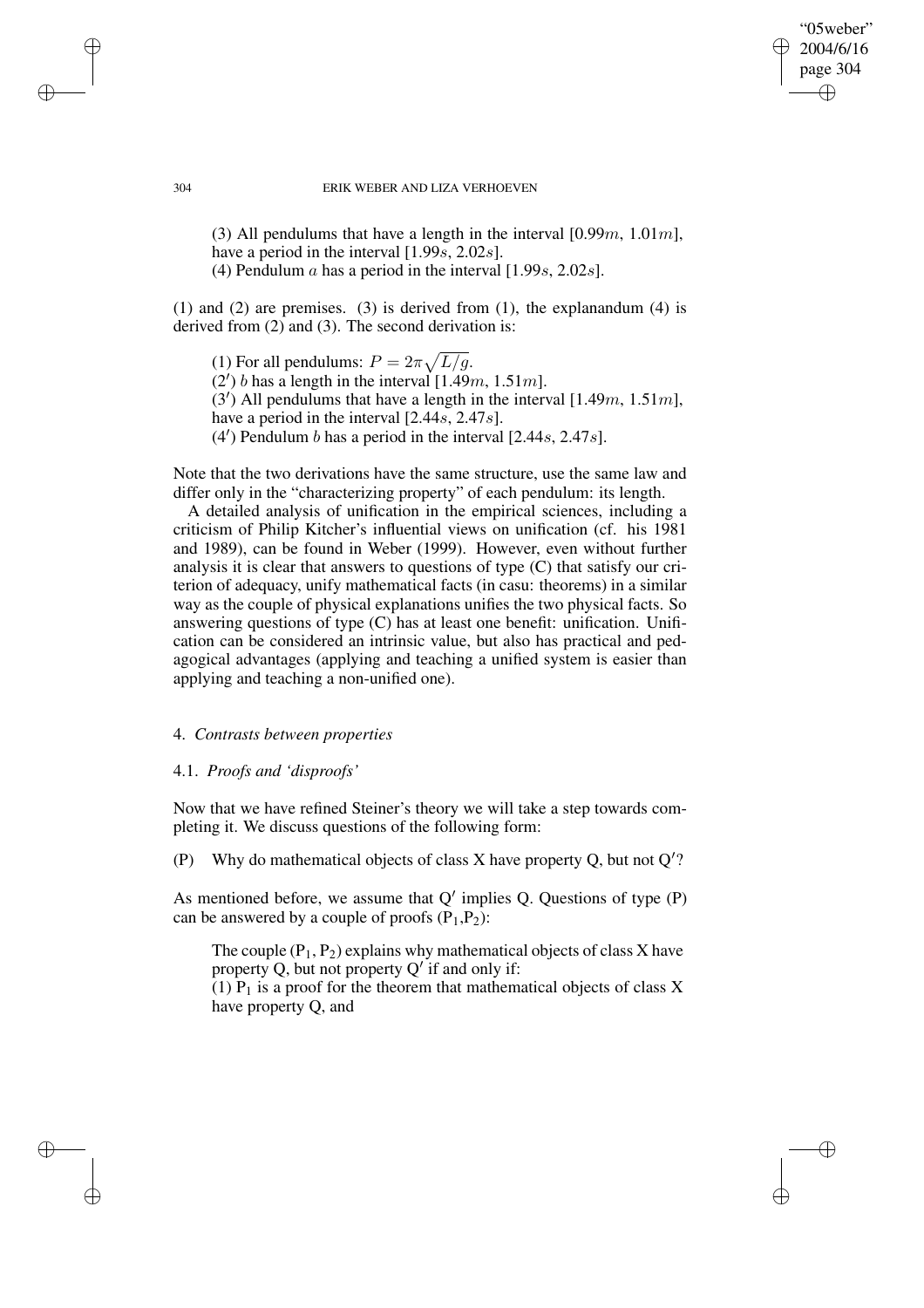#### EXPLANATORY PROOFS IN MATHEMATICS 305

(2)  $P_2$  is a proof for the theorem that not all mathematical objects of class X have property  $Q'$ .

The proof  $P_2$  in this construction can have at least two different formats: (i) a counterexample, (ii) a proof that a subclass of X does not have  $Q'$ . These possible formats are clarified in the example we give in section 4.2.

## 4.2. *The Fundamental Theorem of Algebra*

✐

✐

✐

✐

The Fundamental Theorem of Algebra (Girard-d'Alembert-Gauss) states that a non-constant complex polynomial  $P(z) = c_0 + c_1 z + \ldots + c_n z^n$  (all  $c_i$  complex numbers,  $n \geq 1$  and  $c_n \neq 0$ ) has at least one complex zero point. A consequence is that a non-constant complex polynomial  $P(z) =$  $c_0 + c_1 z + \ldots + c_n z^n$  (all  $c_i$  complex numbers,  $n \ge 1$  and  $c_n \ne 0$ ) can be factorized as  $P(z) = c_n(z - z_1) \dots (z - z_n)$  with all  $z_i$  complex numbers. Hence, if we consider the class X of the non-constant real polynomials  $R(z) = r_0 + r_1 z + r_2 z^2$  (all  $r_i$  real numbers and  $r_2 \neq 0$ ) of degree two, we know from the factorization  $R(z) = r_2(z - z_1)(z - z_2)$ , with all  $z_i$  complex numbers, that all such polynomials have two *complex* zero points (property Q). Call the proof of the latter fact  $F_1$ . We can prove that not all such polynomials have two *real* zero points (property Q 0 ) by constructing counterexamples as follows. If a real polynomial  $R(z) = r_0 + r_1z + r_2z^2$  has a complex zero point  $a+ib$  (a and b real numbers), then  $a-ib$  will also be a zero point, because real polynomials map conjugate complex numbers onto conjugate complex numbers. The factorized polynomial  $r_2(z - (a+ib))(z - (a-ib))$ can be expanded to  $r_2((z-a)^2 + b^2)$ , which is a real polynomial for all values of  $\alpha$  and  $\beta$ . So we have found a range of examples of non-constant real polynomials of degree two that have two complex zero points that are not real (those for which  $b \neq 0$ ). These are the desired counterexamples that give us the proof  $F_2$ . The couple  $(F_1,F_2)$  explains the contrast that nonconstant real polynomials of degree two have two complex zero points, but do not all have two real zero points.

One can investigate further which polynomials do have two real zero points and which do not. After some calculations, one finds that for the polynomial  $R(z) = r_0 + r_1 z + r_2 z^2$  a simple characterisation can be made in terms of  $\Delta = r_1^2 - 4r_0r_2$ . For  $\Delta \geq 0$ ,  $R(x)$  has two real zero points, whereas for  $\Delta < 0$ ,  $R(x)$  has two complex zero points that are not real. By elaborating on the contrast, we have found a subclass that corresponds with the property  $\overline{Q'}$ .

✐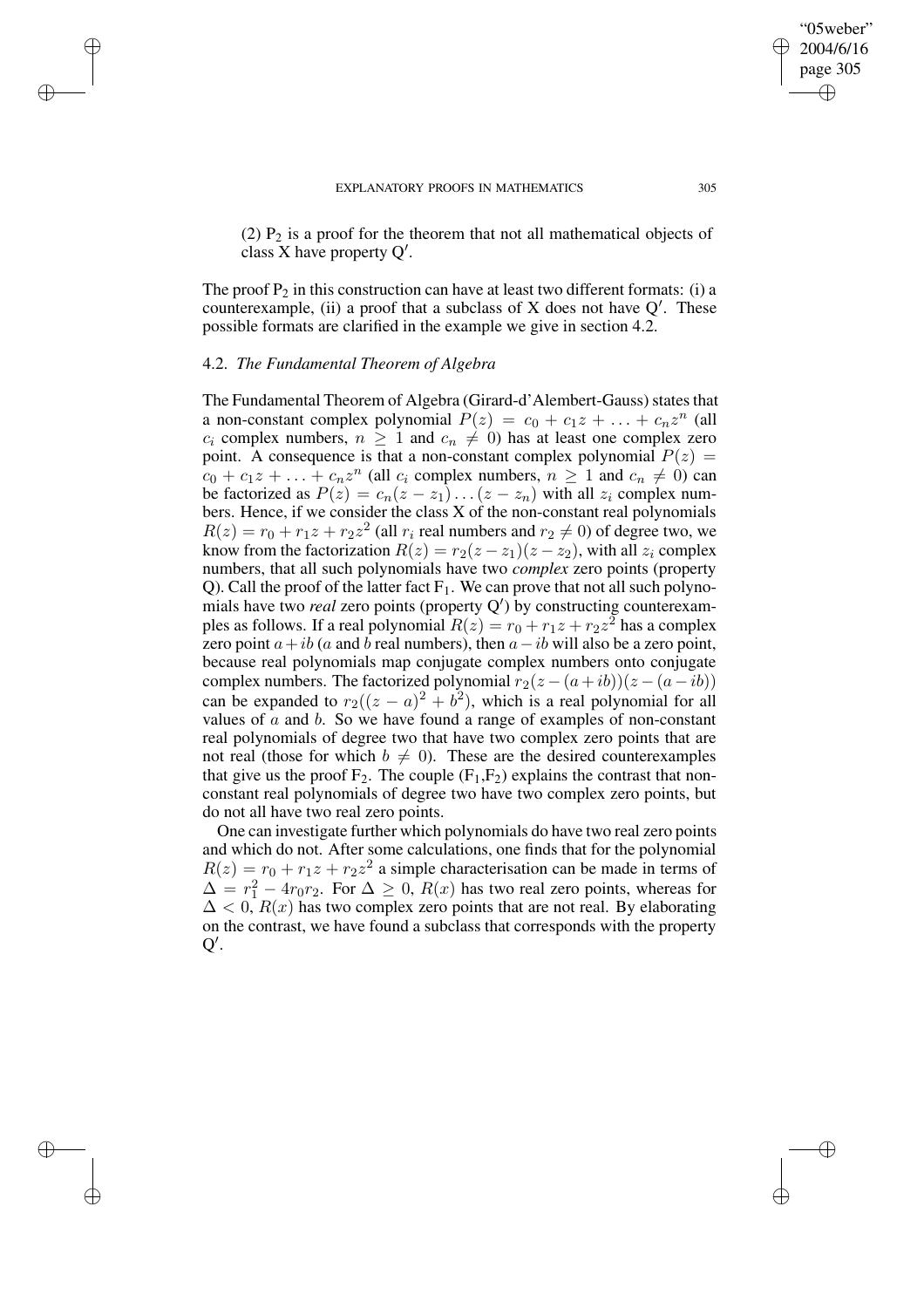#### 306 ERIK WEBER AND LIZA VERHOEVEN

"05weber" 2004/6/16 page 306

✐

✐

✐

✐

## 4.3. *Why explain contrasts between properties?*

Asking question (P) is part of Lakatos' method of proofs and refutations. After exceptions to a primitive conjecture are found, the question why the conjecture is not valid in those cases arises. Trying to answer that question involves searching for hidden assumptions that have been made on the base of wrong intuitions. Once these implicitly made assumptions are identified, they can be incorporated into the formulation of the conjecture as an extra condition. This means that answering questions of type (P) leads to the discovery of new theorems. The process of improving the conjecture and its proof may also give rise to the discovery of new concepts (proof-generated concepts as Lakatos calls them) which means that so new fields of inquiry are opened up.

## 5. *Conclusions*

In this paper we have refined Steiner's theory with respect to questions of type (C), and developed a criterion for identifying satisfactory answers to questions of type (P). Two points of clarification are useful for preventing misunderstanding:

(1) In our view, the way in which the theorems which are used as premises in a proof are formulated, is important: in order to produce proofs that satisfy our criteria, some formulation of a theorem may be better than a different one which is logically equivalent.

(2) We have looked at explanation in the context of axiomatic mathematical theories: we have tried to find out how traditional formal proofs can explain. Our criteria do not apply to non-traditional proofs (e.g. picture proofs). However, this does not mean that we think that such proofs cannot be explanatory. We are convinced that they can, but that the criteria will be completely different.

## 6. *Questions for future research*

The theory of mathematical explanation that we have presented is far from complete. The following list of types of explanation-seeking questions should suffice to convince the reader that there is a lot of work to be done (even if we confine ourselves to traditional proofs):

(1) There is an interesting variant of type (C): questions of the form "Why do mathematical objects of class X have property Q, while those of class Y do not have property Q?". Our guess is that such questions can be answered by giving the proof for class X and showing that an adapted proof for Y goes

✐

✐

✐